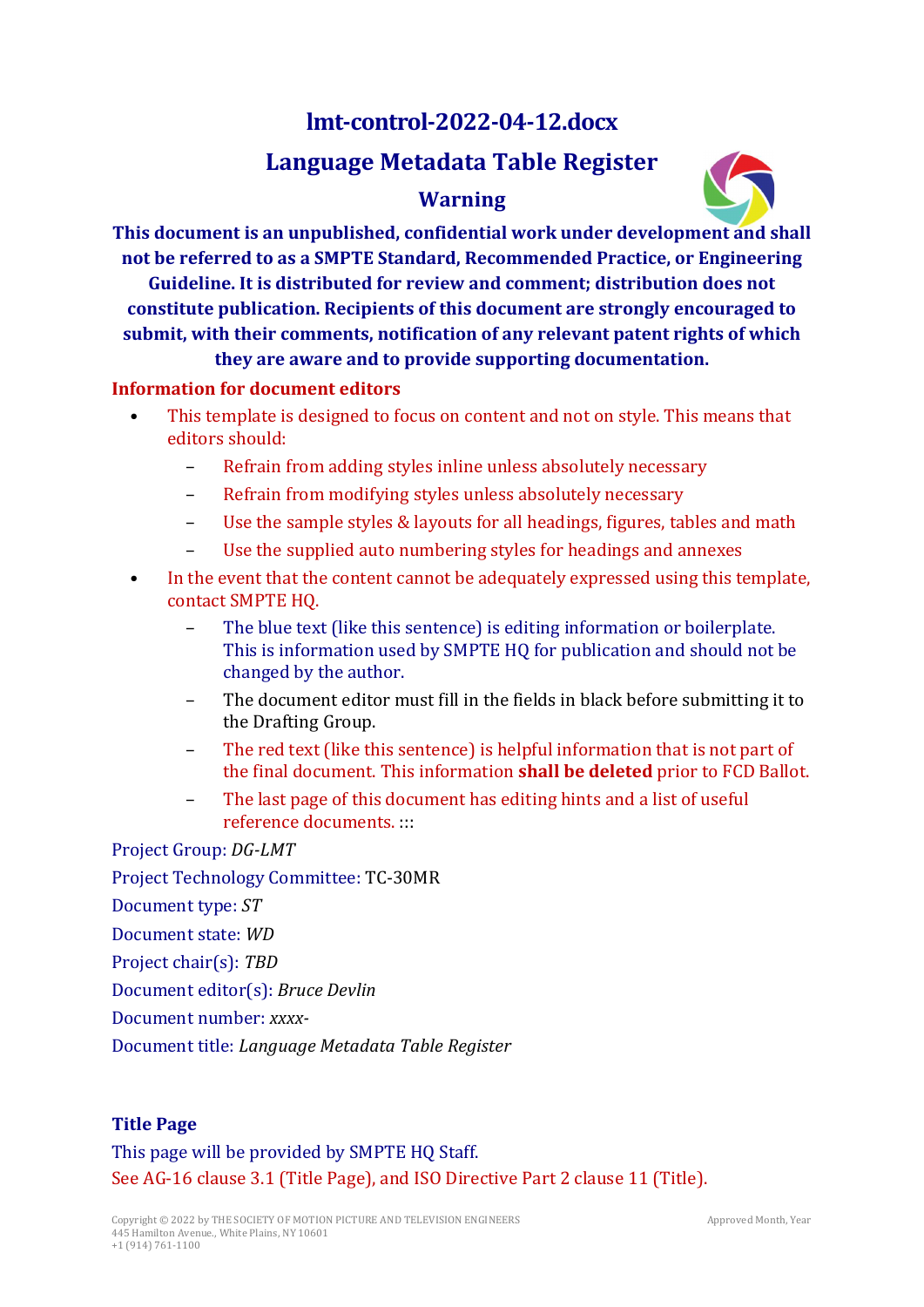Proposed SMPTE Standard This document is subject to change Copyright (C) 202x SMPTE All rights reserved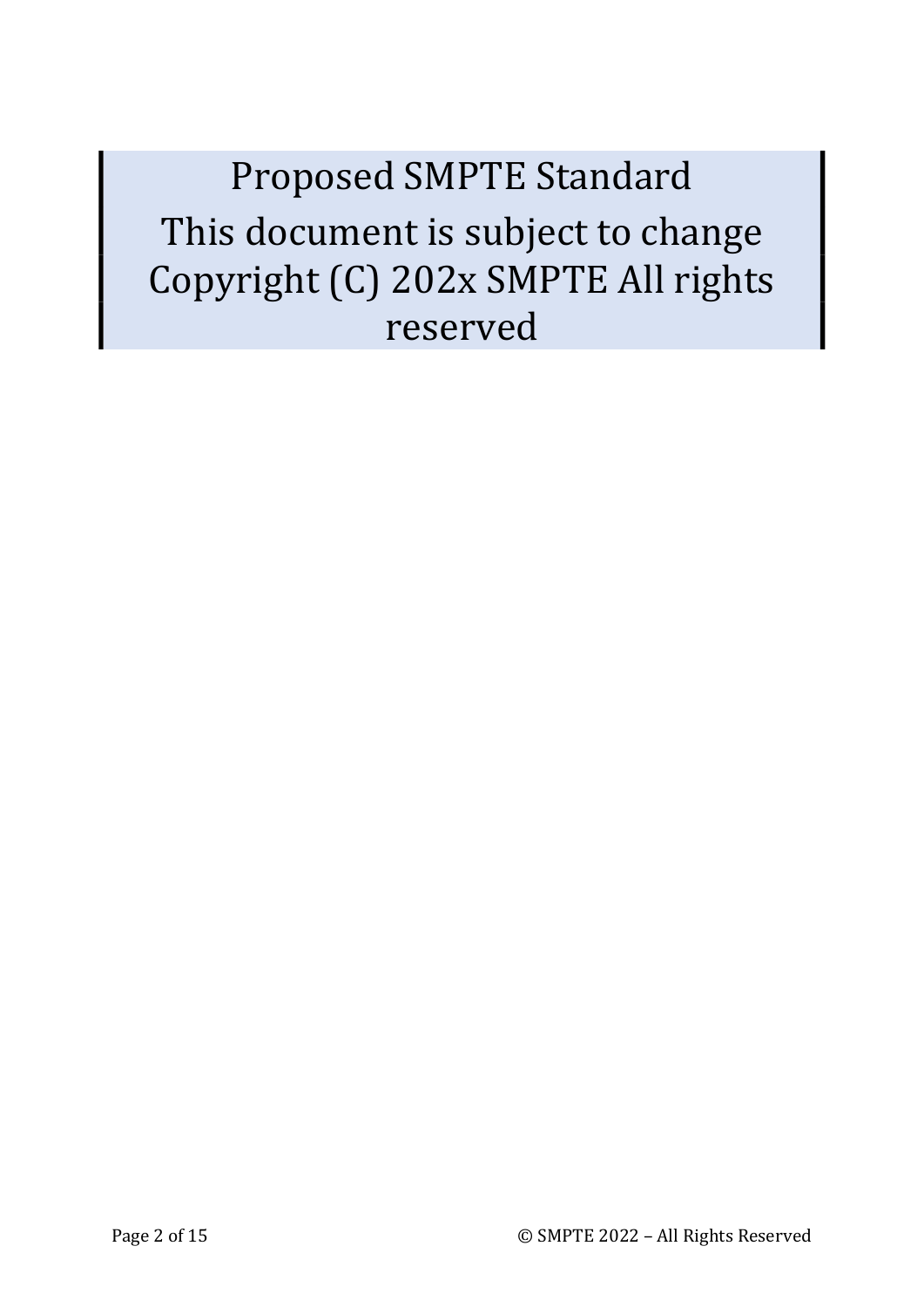# Foreword

See AG-16 3.2 (Foreword), and ISO Directive Part 2 clause 12 (Foreword).

SMPTE (the Society of Motion Picture and Television Engineers) is an internationallyrecognized standards developing organization. Headquartered and incorporated in the United States of America, SMPTE has members in over 80 countries on six continents. SMPTE"s Engineering Documents, including Standards, Recommended Practices, and Engineering Guidelines, are prepared by SMPTE"s Technology Committees. Participation in these Committees is open to all with a bona fide interest in their work. SMPTE cooperates closely with other standards-developing organizations, including ISO, IEC and ITU. SMPTE Engineering Documents are drafted in accordance with the rules given in its Standards Operations Manual. This SMPTE Engineering Document was prepared by Technology Committee TC-30MR.

Normative text is text that describes elements of the design that are indispensable or contains the conformance language keywords: "shall", "should", or "may". Informative text is text that is potentially helpful to the user, but not indispensable, and can be removed, changed, or added editorially without affecting interoperability. Informative text does not contain any conformance keywords.

All text in this document is, by default, normative, except: the Introduction, any section explicitly labeled as "Informative" or individual paragraphs that start with "Note:"

The keywords "shall" and "shall not" indicate requirements strictly to be followed in order to conform to the document and from which no deviation is permitted. The keywords "should" and "should not" indicate that, among several possibilities, one is recommended as particularly suitable, without mentioning or excluding others; or that a certain course of action is preferred but not necessarily required; or that (in the negative form) a certain possibility or course of action is deprecated but not prohibited.

The keywords "may" and "need not" indicate courses of action permissible within the limits of the document.

The keyword "reserved" indicates a provision that is not defined at this time, shall not be used, and may be defined in the future. The keyword "forbidden" indicates "reserved" and in addition indicates that the provision will never be defined in the future.

A conformant implementation according to this document is one that includes all mandatory provisions ("shall") and, if implemented, all recommended provisions ("should") as described. A conformant implementation need not implement optional provisions ("may") and need not implement them as described. Unless otherwise specified, the order of precedence of the types of normative information in this document shall be as follows: Normative prose shall be the authoritative definition; Tables shall be next; then formal languages; then figures; and then any other language forms.

If this is a revision, a topical list of changes [should/shall be included here]

## Introduction

An Introduction section is Optional / Conditional

The introduction provides specific information or commentary about the technical content of the document, and about the reasons prompting its preparation. See AG-16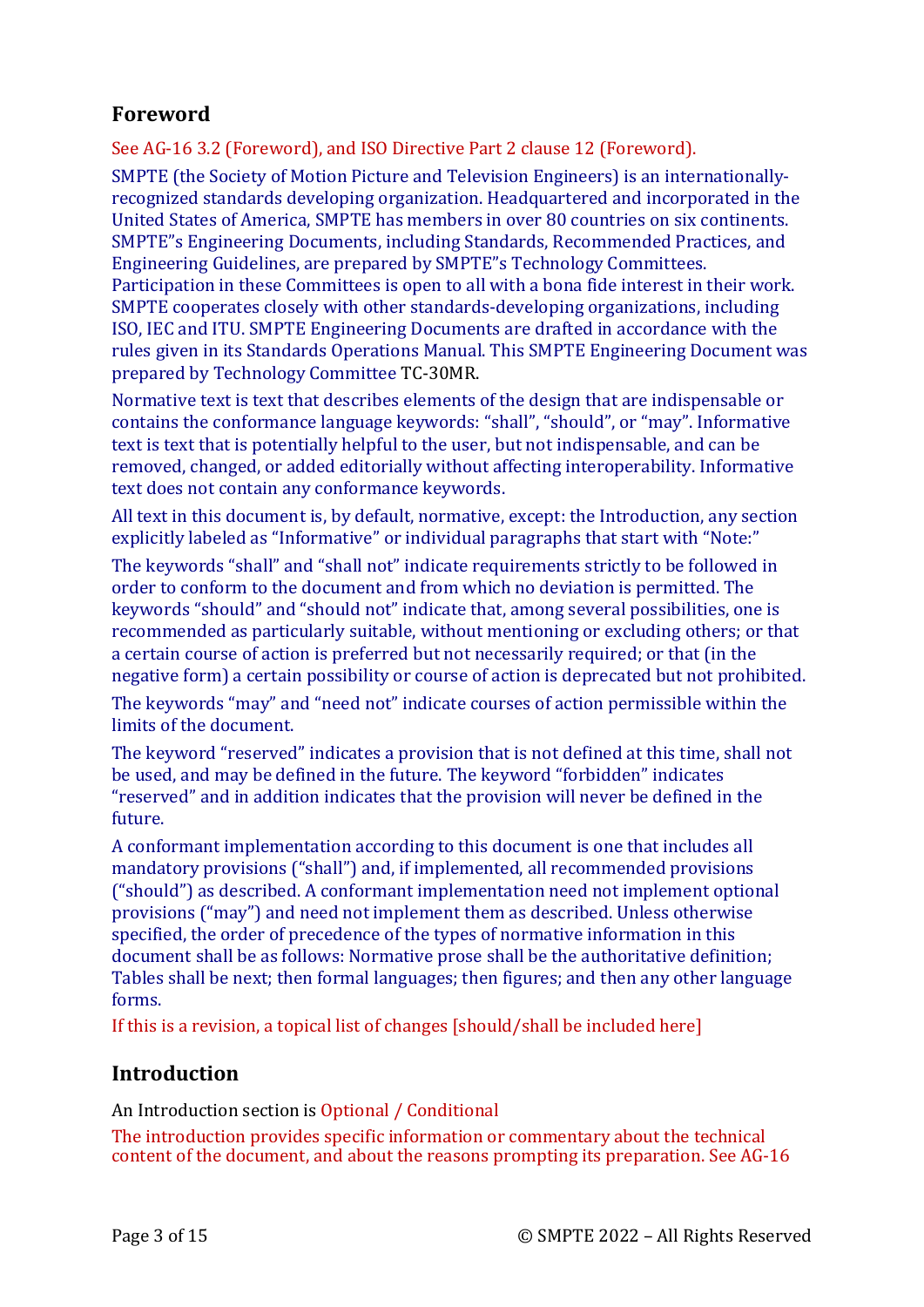clause 3.3 (Introduction), AG-16 clause 4.2 (Conformance Terms), and ISO Directive Part 2 clause 13 (Introduction).

This section is entirely informative and does not form an integral part of this Engineering Document.

The Language Metadata Table (LMT) is an controlled vocabulary that is used to organize language metadata via locations and dialects. It was created to provide a unified, standards based source of reference for language codes for use throughout the media and entertainment industries.

LMT values are selected from the standardsed values in the IETF BCP 47 dictionary. The goal of LMT is to encourage interoperability in code usage by restricting the options to those in practical use within the industry.

Users of the register might maintain versions of the SMPTE register for their own administrative purposes. The format of the SMPTE register is intended for direct use by implmenters.

This document has one element in addition to the printed document.

[Editors notes: The following paragraph will be replaced with the appropriate patent information during the SMPTE Headquarters publication process.]

At the time of publication, no notice had been received by SMPTE claiming patent rights essential to the implementation of this Engineering Document. However, attention is drawn to the possibility that some of the elements of this document may be the subject of patent rights. SMPTE shall not be held responsible for identifying any or all such patent rights.

## 1 Scope

The scope clearly defines the subject of the document and the aspects covered, thereby indicating the limits of applicability of the document. See AG-16 clause 3.4 (Scope), and ISO Directive Part 2 clause 14 (Scope).

This SMPTE Standard defines a method for maintaining and validating a published register of Language Metadata Identifier Records.

## 2 Normative References

The normative references clause lists, for information, those documents which are cited normatively in the document. See AG-16 clause 3.5 (Normative References), AG-16 clause 4.3 (Normative References to Standards and Recommended Practices), and the ISO Directives Clause 15 (Normative References).

The following SMPTE STANDARD contains provisions that, through reference in this text, constitute provisions of this standard. [Dated references require that the specific edition cited shall be used as the reference]. Undated citations refer to the edition of the referenced document (including any amendments) current at the date of publication of this document. All SMPTE STANDARDs are subject to revision, and users of this engineering document are encouraged to investigate the possibility of applying the most recent edition of any undated reference.

IETF BCP 47 Tags for Identifying Languages, https://tools.ietf.org/html/bcp47

SMPTE Registration Authority, https://smpte-ra.org.

JSON Schema Language draft-json-schema-language-02 https://tools.ietf.org/html/draft-json-schema-language-02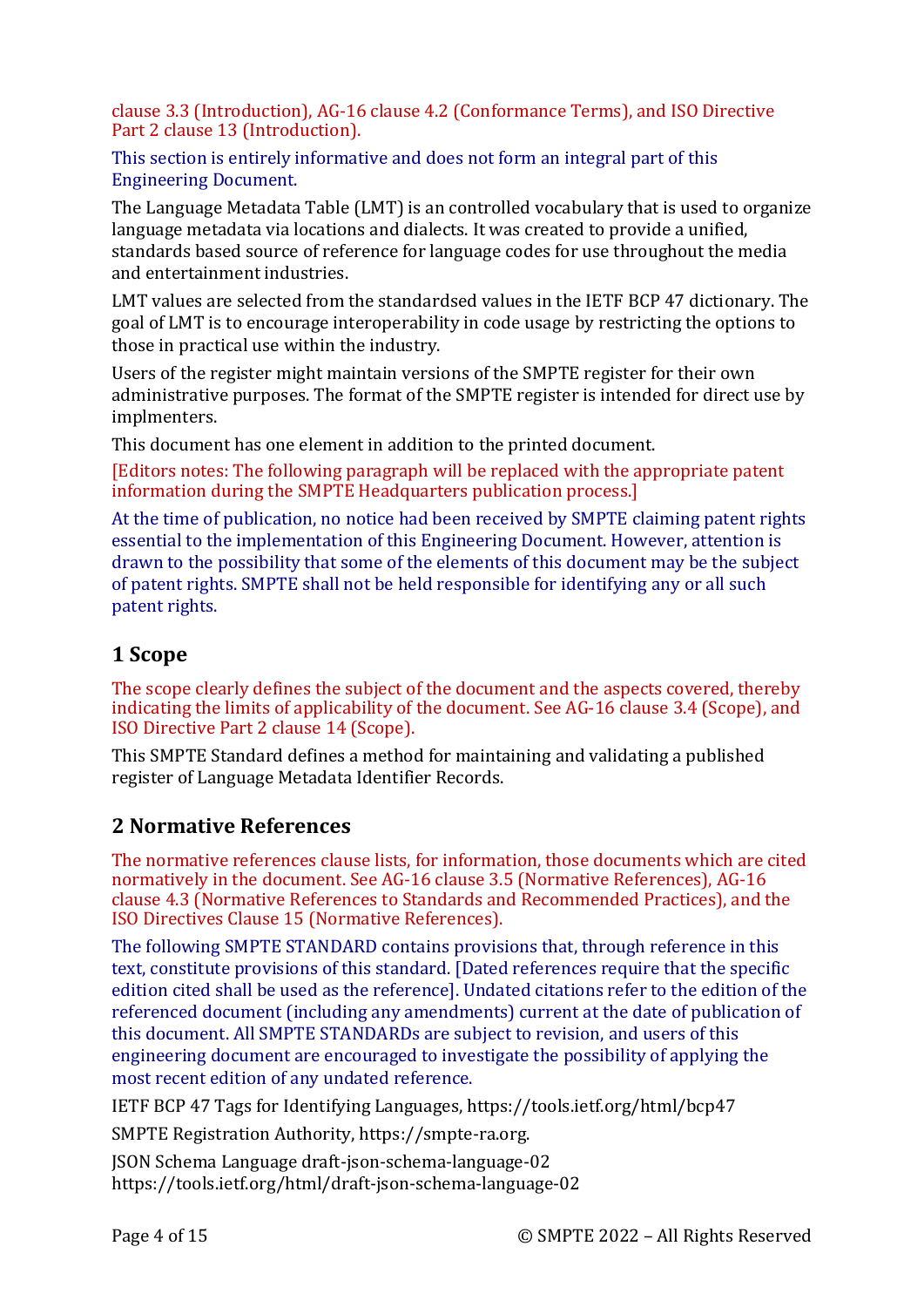## 3 Terms and Definitions

The terms and definitions clause provide definitions necessary for the understanding of certain terms used in the document. See AG-16 clause 3.6 (Terms and Definitions), AG-16 clause 4.4 (Terms and Definitions), and ISO Directive Part 2 clause 16 (Terms and Definitions).

Select one of the following sentences and delete the others:

a) For the purposes of this document, the following terms and definitions apply:

b) For the purposes of this document, the terms and definitions given in [external reference(s)] apply.

c) For the purposes of this document, the terms and definitions given in [external reference(s)] and the following apply:

d) No terms and definitions are listed in this document.

If sentence b) or d) is selected, nothing else appears in the Clause. If sentence a) or c) is selected, one or more terms is defined in the clauses immediately following.

Your terms and definitions follow.

For the purposes of this document, the terms and definitions given in SMPTE ST 2029 and IETF BCP 47 apply.

### 4 JSON Schema Definitions

#### Public CD Note

JSON Schema is still in draft form. It is expected that this document will stay in public CD until the IETF standardisation is complete

In order to avoid duplication between text and schema, the cardinality and default values of elements are specified in the schema definitions only.

In the event of a conflict between schema definitions and the prose in this document, the prose shall take precedence

## 5 The LMT Controlled Vocabulary Register and its Terms

#### 5.1 General (Informative)

The register is represented as an XML Document complying with the XML Schema defined in Annex A. Several views of this data will be presented on the SMPTE registers website along with the XML document. One or more maintainers are responsible for providing updates to SMPTE.

#### 5.2 Schema

The schema for the published data is given in Annex A. The semantics of the schema elements and attributes are defined in section 5.3. The hierarchy and number of occurrences of each element are defined in the schema. Attributes that are required are defined in the schema.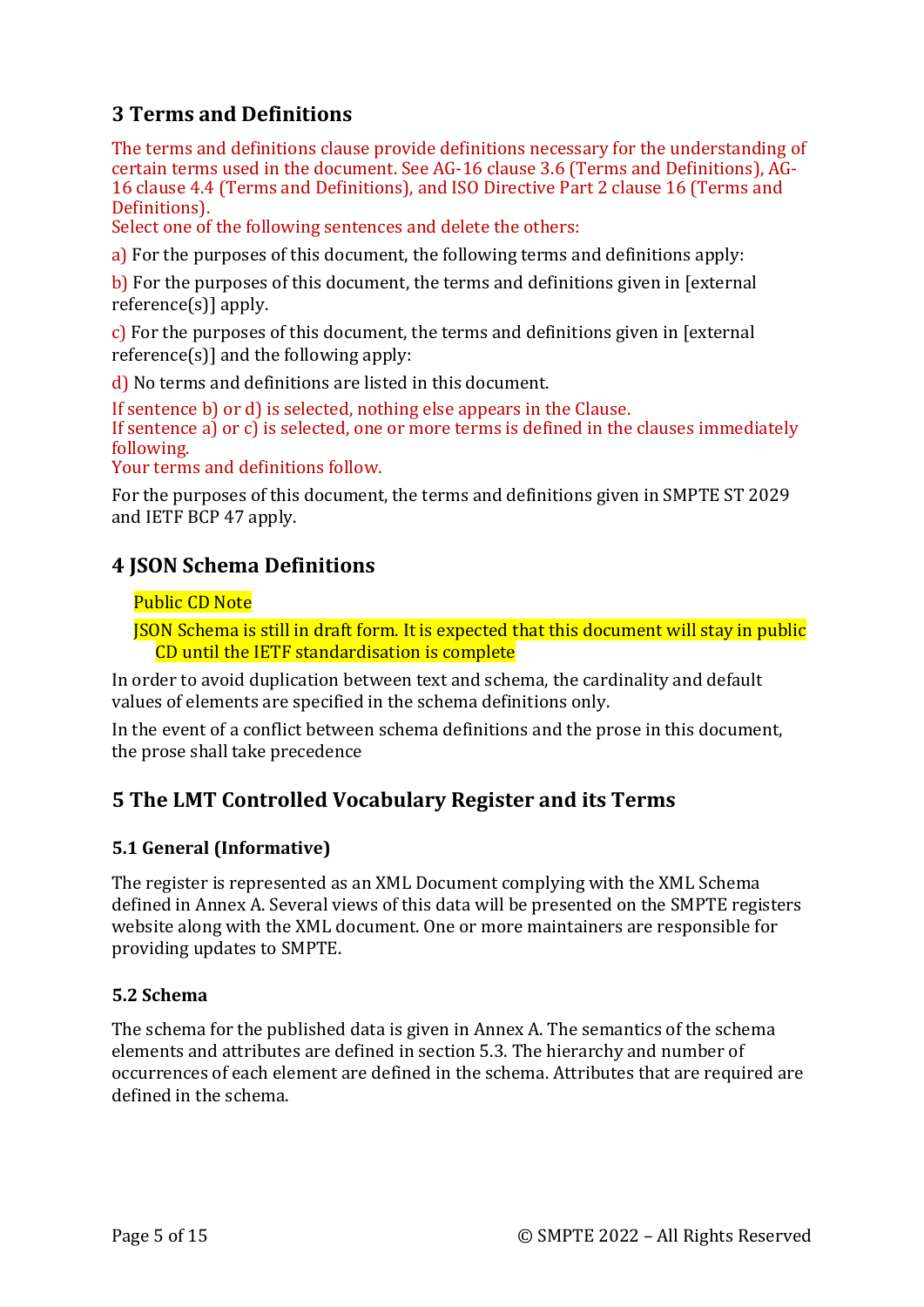### 5.3 Elements and Attributes in the Register

#### 5.3.1 term

The term element defines a term in the register.

#### 5.3.2 termId

A unique numerical identifier required for every term.

#### 5.3.3 termUpdate

Indicates the status of the term. It shall have the value add or deprecate or delete?????.

#### 5.3.4 termName

Shall be a valid IETF BCP-47 langtag value

#### 5.3.5 termVocabulary

Shall take one of the enumerated values from the LMTtermVocabularyType in the Schema.

- Language Metadata Table LMT shall be used for individual LMT Language Codes
- Language Groupings LMT shall be used to define a Language Group.

#### 5.3.6 termNote

Each term element shall have the required termNote child elements defined in Table 1. The label attribute contains the name of the termNote field, ex: Language Group Name, Language Group Tag, Language Group Code.

#### 5.3.6.1 label attribute

The label attribute shall take one of the enumerated values from the LMTtermNoteLabelType as defined in the schema. Table 1 LMTtermNoteLabelType semantics

- 1. Language Group Name
	- The Group name is equivalent to the generic language name. Language dialects are subordinate to their language grouping.
	- EXAMPLE: Armenian Western falls under Armenian Family.
	- Required when termVocabulary is Language Groupings LMT
	- Forbidden when termVocabulary is Language Metadata Table LMT
- 2. Language Group Tag
	- IETF BCP 47 tag.
	- Required when termVocabulary is Language Groupings LMT
	- Forbidden when termVocabulary is Language Metadata Table LMT
- 3. Language Group Code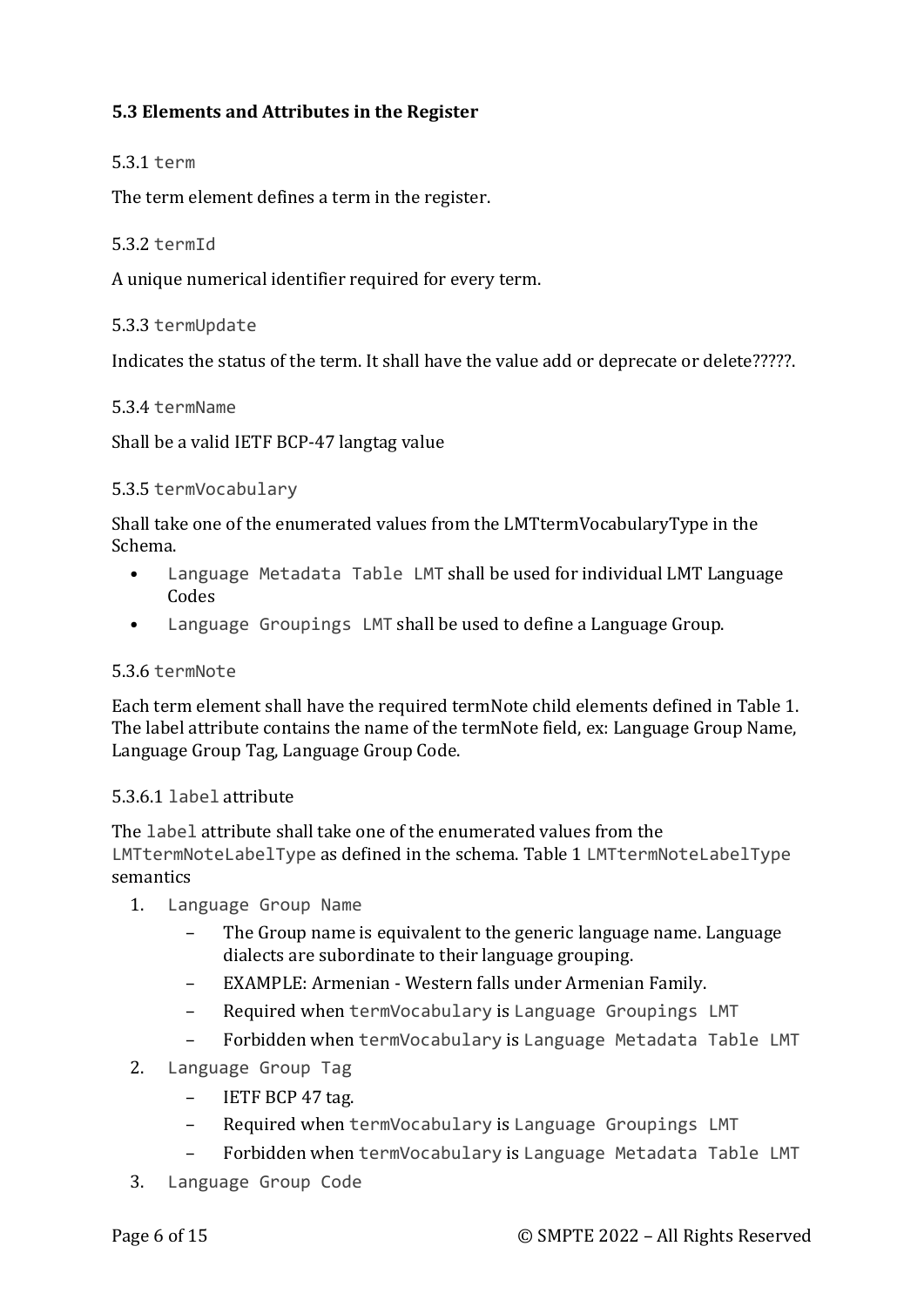- URN or URI for the language group term. See [urn encoding of termNote values]
- Required when termVocabulary is Language Groupings LMT
- Forbidden when termVocabulary is Language Metadata Table LMT
- 4. Audio Language Tag
	- IETF BCP 47 language tag. Typically spoken/audio language.
	- Forbidden when termVocabulary is Language Groupings LMT
	- Required when termVocabulary is Language Metadata Table LMT
- 5. Long Description 1
	- Description of language name in Latin script following IETF BCP 47 standard
	- Forbidden when termVocabulary is Language Groupings LMT
	- Required when termVocabulary is Language Metadata Table LMT
- 6. Long Description 2
	- Alternate description of language name in Latin script following IETF BCP 47 standard
	- Forbidden when termVocabulary is Language Groupings LMT
	- Optional when termVocabulary is Language Metadata Table LMT
- 7. Audio Language Display Name 1
	- Endonym of audio language. Typically, the same as Visual Language Display Name 1 but not always.
	- Forbidden when termVocabulary is Language Groupings LMT
	- Optional when termVocabulary is Language Metadata Table LMT
- 8. Audio Language Display Name 2
	- Alternate endonym of audio language. Typically, the same as Visual Language Display Name 2 but not always.
	- Forbidden when termVocabulary is Language Groupings LMT
	- Optional when termVocabulary is Language Metadata Table LMT
- 9. Visual Language Tag 1
	- Script in which language is written following IETF BCP 47 standard (which calls for the tags to be presented in Latin Script).
	- Forbidden when termVocabulary is Language Groupings LMT
	- Optional when termVocabulary is Language Metadata Table LMT
- 10. Visual Language Tag 2
	- Alternate script in which language is written following IETF BCP 47 standard (which calls for the tags to be presented in Latin Script).
	- Forbidden when termVocabulary is Language Groupings LMT
	- Optional when termVocabulary is Language Metadata Table LMT
- 11. Visual Language Display Name 1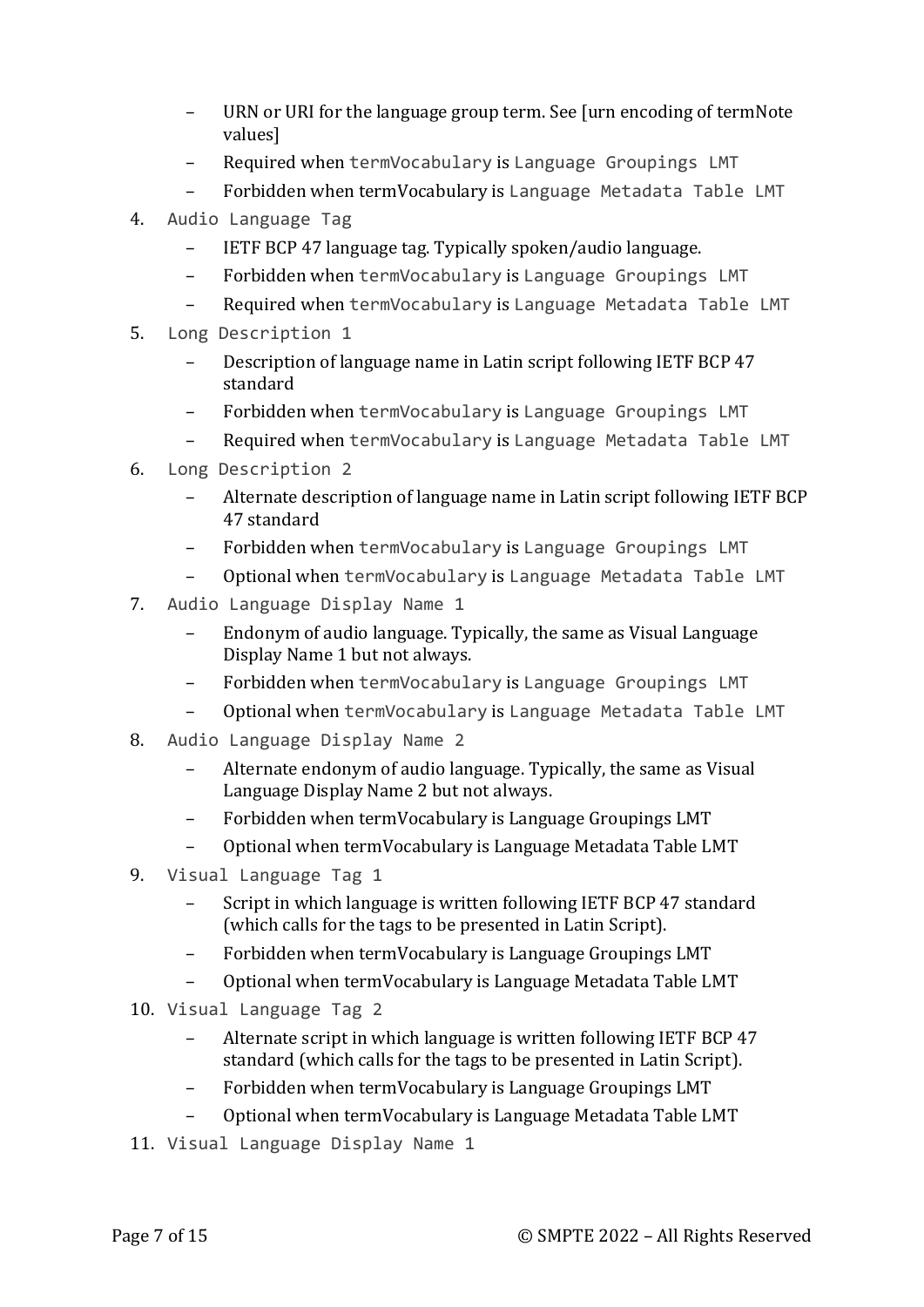- Endonym of written language. Typically the same as Audio Language Display Name 1 but not always.
- Forbidden when termVocabulary is Language Groupings LMT
- Optional when termVocabulary is Language Metadata Table LMT
- 12. Visual Language Display Name 2
	- Alternate written endonym. Typically, the same as Audio Language Display Name 1 but not always.
	- Forbidden when termVocabulary is Language Groupings LMT
	- Optional when termVocabulary is Language Metadata Table LMT
- 13. Code
	- URN or URI for each language tag term. See 5.3.6.2
	- Forbidden when termVocabulary is Language Groupings LMT
	- Required when termVocabulary is Language Metadata Table LMT
- 14. Scopes
	- A list of comma separated values to restrict the scope of the usage of the tag. If not specified the scope is global
	- Optional
	- EXAMPLE: "ISDCF, MovieLabs"

5.3.6.2 url encoding of termNote element with label attribute of Code

Each term element shall have a termNote child element with a label attribute of the value Code.

The value of the termNote child elememt is coded as follows:

```
<CODE> ::= "https://smpte-ra.org/register/lmt/code" ":" <TERM-AUDIO-LANGUAGE-TAG>
The <TERM-AUDIO-LANGUAGE-TAG> field shall take the value of the termNote child 
element with the label attribute of Audio Language Tag
```
EXAMPLE: The termNote XML element:

<termNote label="Audio Language Tag">es-419</termNote>

#### Will be encoded as

<termNote label="Code">https://smpte-ra.org/register/lmt/code/es-419</termNote>

5.3.7 relation

### 5.3.7.1 Presence of a relation element

This element indicates that there are one or more related terms to this LMT code value.

If the termVocabulary child of a term element is set to Language Metadata Table LMT then the relation will link to a term with its termVocabulary child set to Language Grouping LMT.

If the termVocabulary child of a term element is set to Language Grouping LMT then there will be on or more relation elements that link to term elements with termVocabulary child set to Language Metadata Table LMT.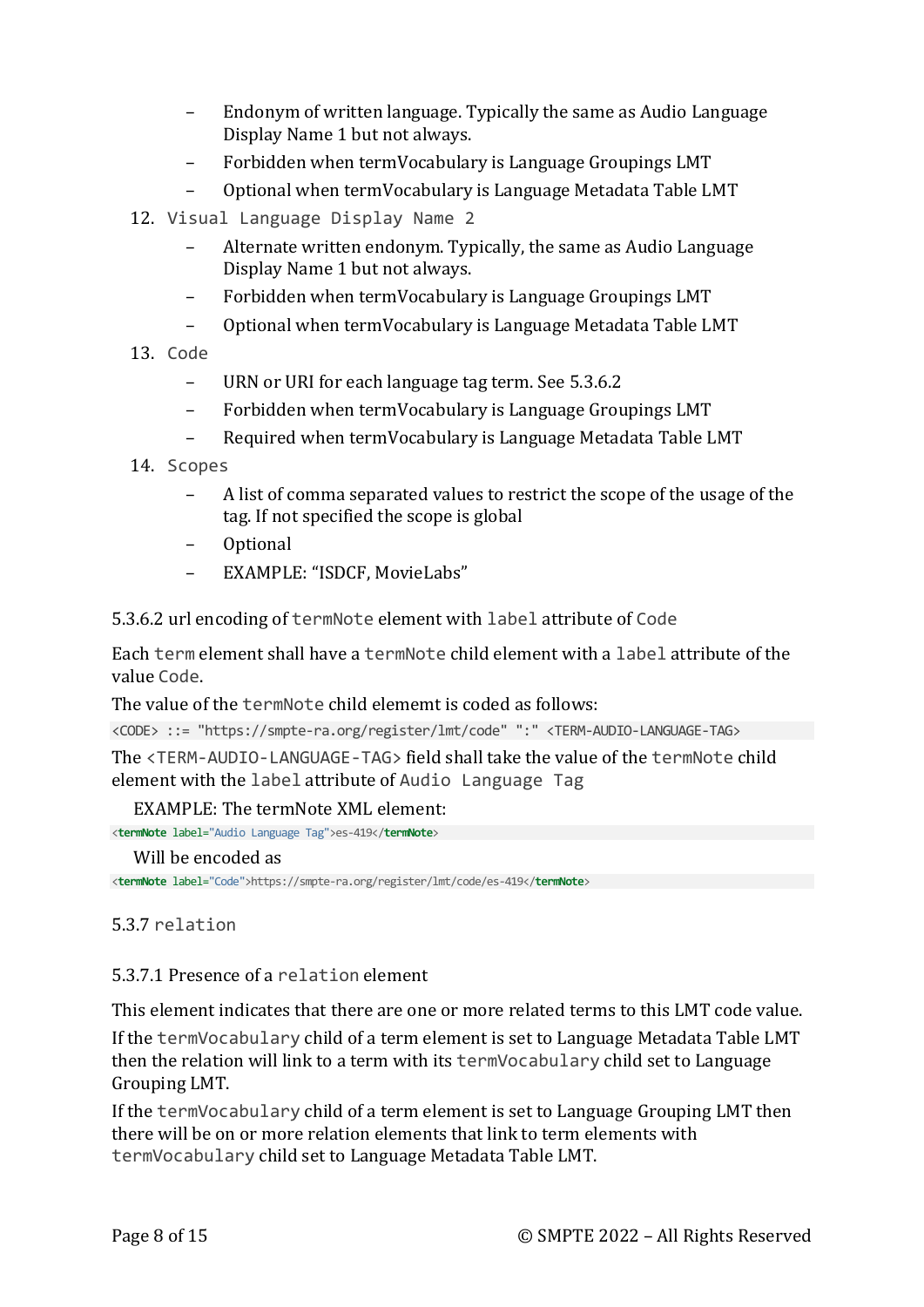## 5.3.7.2 relationType

The schema allows for language relationships through the use of Language Grouping.

There is no requirement a specific term to be part of a Language Group. The use of IETF BCP 47 "Macrolanguage" and "Language Family" designations allow for alphabetical sorting by grouping, keeping languages like Chinese together. If not, languages like Mandarin and Cantonese would separate. A simple hierarchy allows for the maximum flexibility. Some language grouping examples are:

- Greek: to account for ancient vs modern
- English: British, Canadian, Australian, American, etc
- Spanish: Latin American vs European, Mexican vs Argentinian
- Special: for codes such as "und" (undetermined)

The following enumerations of the relationType element are permitted.

| <b>Value</b> | <b>Meaning</b>       | <b>Notes</b>                                                                                                                                                     |
|--------------|----------------------|------------------------------------------------------------------------------------------------------------------------------------------------------------------|
| EQT          | Equivalent<br>to     | This term is equivalent to the related term                                                                                                                      |
| ВT           | <b>Broad</b><br>Term | The related term is a broader term than this term. EXAMPLE:<br>the relation element for en-AU (Australian English) has a BT<br>relation to en (Generic English)  |
| <b>NT</b>    | Narrow<br>Term       | The related term is a narrower term than this term. EXAMPLE:<br>the relation element for en (Generic English) has a NT relation<br>to en-au (Australian English) |
| ТT           | Top Term             | The related term is the Top Most Broad Term.                                                                                                                     |

#### 5.3.7.3 termId

Required. Shall be set to the termId value of the related element in the LMT XML document

#### 5.3.7.4 termName

Required. Shall be an identical copy of the termName value of the related term referenced by termId.

#### 5.3.7.5 termVocabulary

Required. Shall be an identical copy of the termVocabulary value of the related term referenced by termId.

## 6 Register updates

#### 6.1 SMPTE LMT Repository and Submission Package definition

SMPTE manages its copy of the register using a Git repository. The repository contains the files detailed below. An update request to start the SMPTE process is generated by a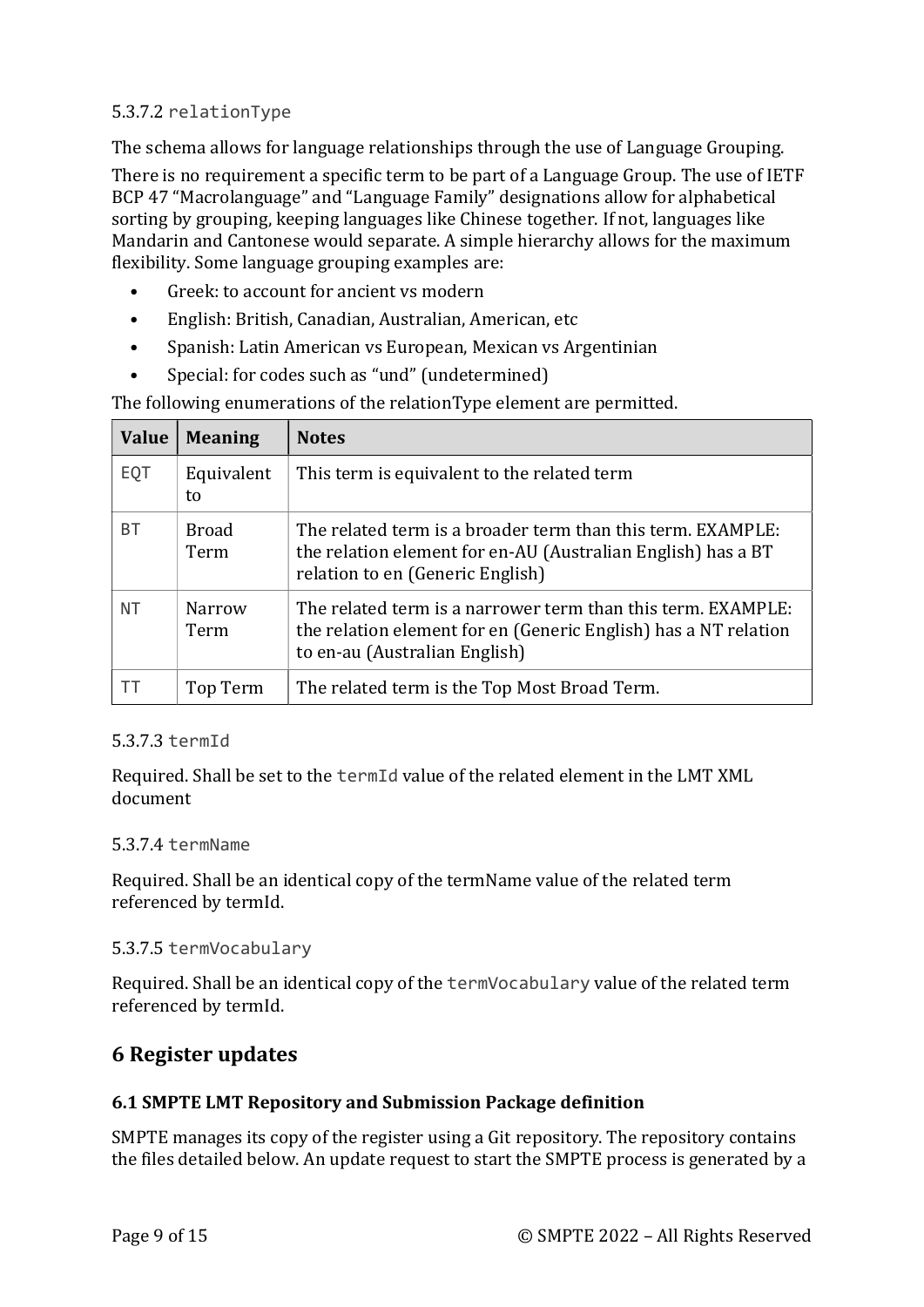maintainer issuing a pull request to SMPTE's RegLMT repository at https://github.com/SMPTE/RegLMT.

## 6.2 SMPTE repository structure

The repository shall contain one of each files listed below. All other files in the repository will be ignored and may be deleted at the discretion of SMPTE HQ.

- 1. lmt.xml An XML document of the new LMT version
- 2. lmt-ref.xml An XML document of the current published lmt.xml
- a. Line endings and indent style shall match the new document
- 3. lmt-diff.txt A human readable difference between the lmt.xml and lmtref.xml. The format of this document is not mandated. It should be appropriate for a SMPTE member to find the differences between the current and previous versions of the register.
- 4. lmt-release-summary.md A markdown narrative to be published with this version
- 5. lmt-control.pdf A PDF of the published version of this document for reference by maintainers.
- 6. README.md A markdown description of the repo referencing the PDF in the repo for contact information.

### 6.3 QC of the submission package

When the submission package is received, SMPTE will validate:

- 1. The request was received from one of the approved register maintainers.
- 2. The Zthes/LMTMetadata/version field has been updated
- 3. The Zthes/LMTMetadata/DatesISO8601/release field has been updated
- 4. The Zthes/LMTMetadata/DatesISO8601/release field is absent
- 5. Line endings shall be unix style  $(\nabla \cdot \mathbf{n})$  and indenting shall be performed with spaces
- 6. lmt.xml validates against the schema defined in the latest version of this document
- 7. The web pages for the smpte-ra website render correctly
- 8. The provided documents meet SMPTE process rules

### 6.4 SMPTE Process (informative)

The submission package shall be treated as an incoming SMPTE Standard and subject to the procedures of the SMPTE Standards Operations Manual. This section is for guidance only. If this section conflicts with the SMPTE Standards OM or any Administrative Guideline, then that other document will prevail.

NOTE: During the Public CD process, the group may choose to ask the TC to ask the SMPTE Steering Committee to put some of the provisions of this section into a new AG.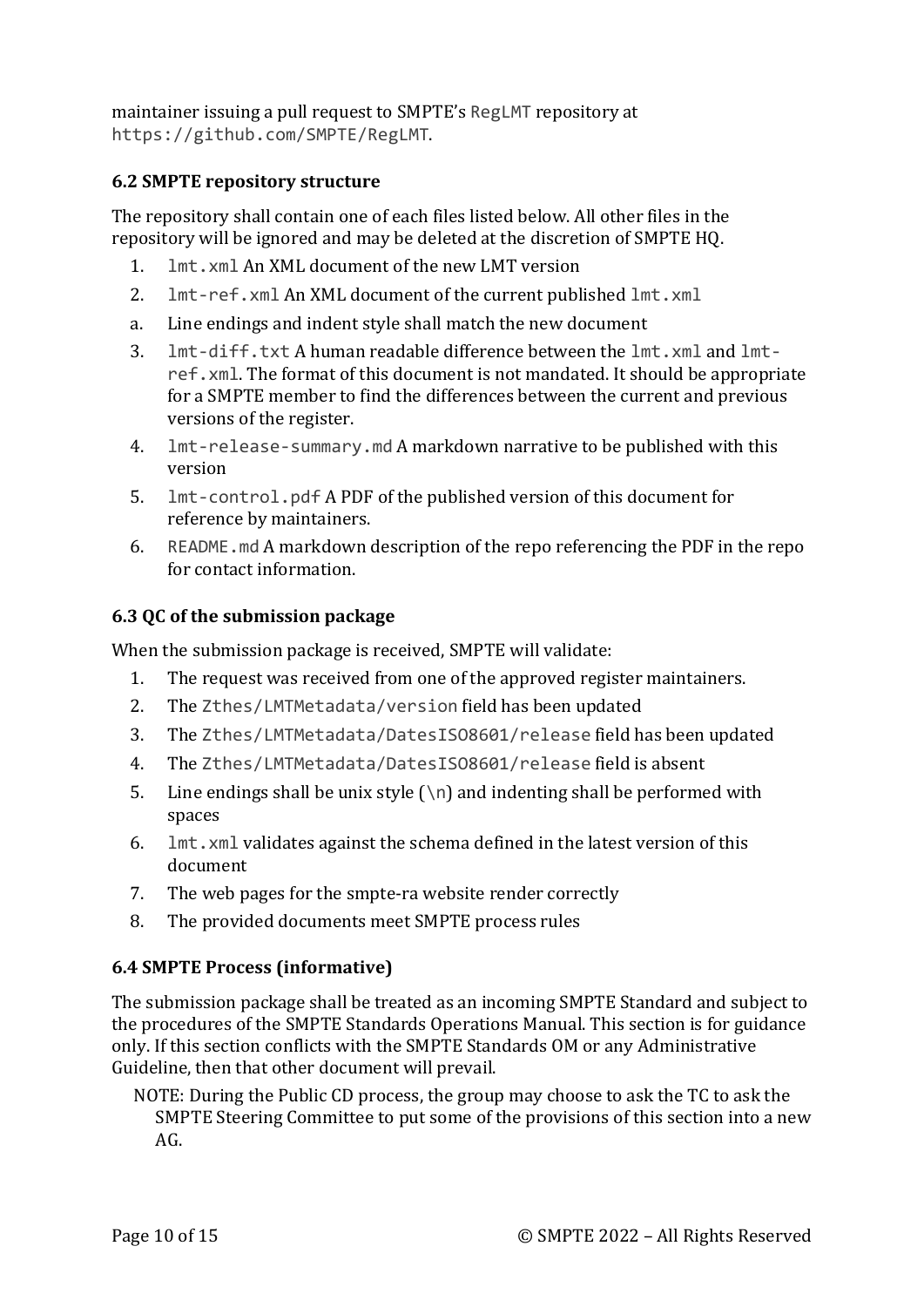NOTE: The SMPTE process means that individual submissions might be accepted, rejected or modified by consensus.

- 1. Once a submission is received and has passed validation, a meeting of the LMT working group is convened to elevate the package as a WD to the TC.
- 2. The TC chairs initiate a 2-week pre-FCD review to become a CD. [there may be comments]
- 3. The TC chair asks the SVP to publish the as a public-CD for comment.
- 4. When the Proponenet wish to progress the document to standard, TC Chairs commence an FCD ballot. With the question Do the changes to the Language Metadata Table Register fulfil the register requirements in the latest version of SMPTE ST xxxx
- 5. If there are comments from the Public CD process or from the Ballot, they shall be addressed.
- 6. A DP vote follows if there were substantive comments to be addressed in the ballot.
- 7. An ST Audit takes place to verify process was followed.
- 8. The LMT is published in the live area of SMPTE-RA and the public CD version is removed.

### 6.4.1 SMPTE Headquarters (HQ) publishing

The resulting table shall be made available on the SMPTE-RA website at a permanent URL SMPTE may optionally make available other views of the canonical XML available.

Tooling and processing of these alternate views is at the discretion of SMPTE HQ and outside the scope of this document.

## 7 Register Maintenance

#### 7.1 Official Maintainers

The Automatied update procedure in the section above is available to SMPTE Standards Members who are identified by the controlling Technology Committee as official Maintainers. The list of maintainers shall be made available on the SMPTE Register site.

The role of a maintainer is to represent a group that is active in the maintenance of the controlled vocabulary. A maintainer has the same role as a proponent as defined in the SMPTE Standards Operations Manual.

#### 7.2 Becoming a maintainer

A maintainer shall be a proponent of an approved project to update the register. The project shall state which of the proponents shall be maintainers and whether the proponent is proposing to stay as a a maintainer when the project is complete.

#### 7.3 Removal of maintainers

A maintainer may revoke their status by communicating the desire to do so to the chair of the controlling SMPTE Technology Committee. The controlling SMPTE Technology Committee may remove maintainer status by consensus.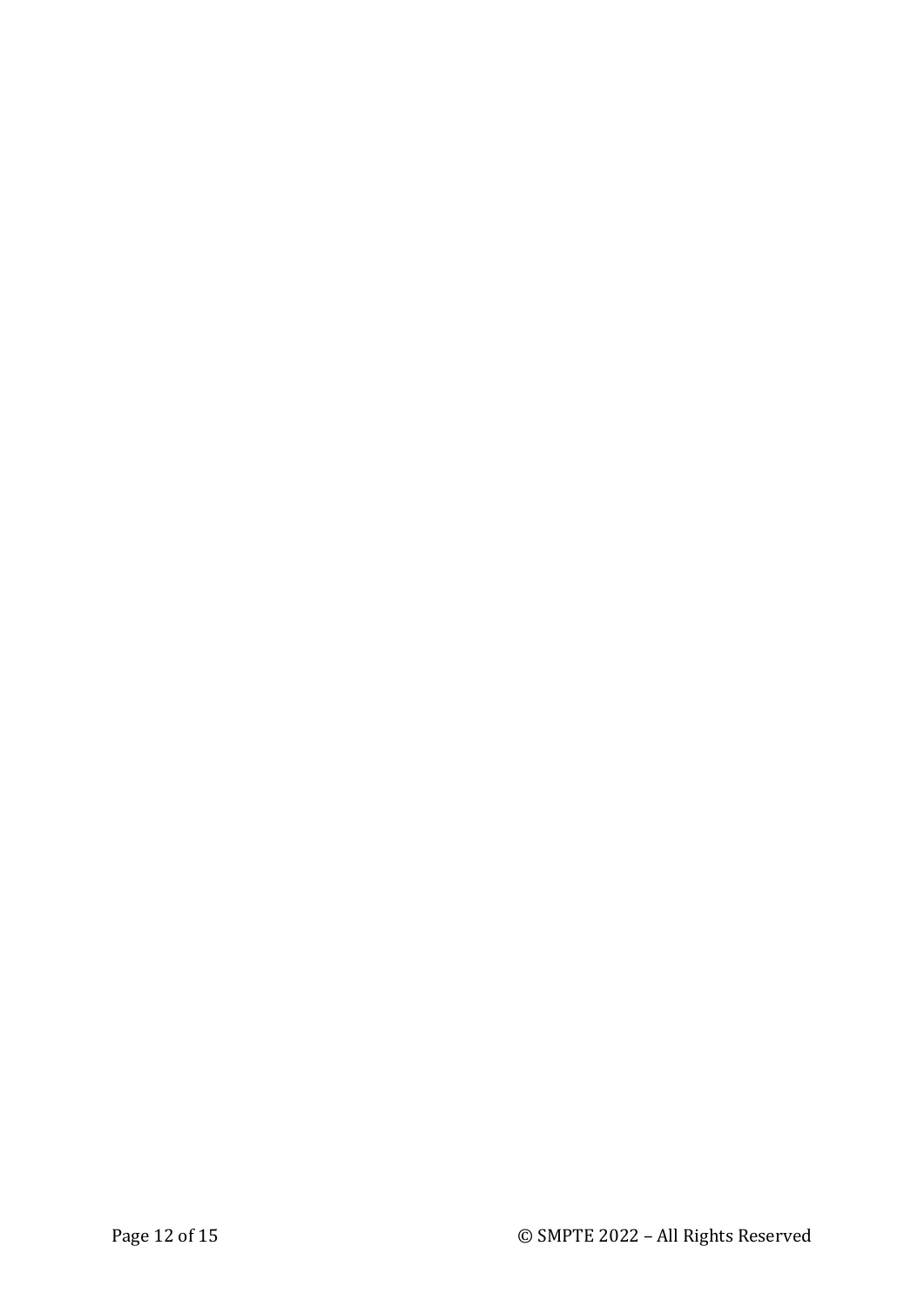## Annex A LMT XML Schema (normative)

This specification is accompanied element-a, which is an XML schema document as specified in XML Schema Part 1: Structures.

The schema is presented informatively in the table below

```
<xs:schema attributeFormDefault="unqualified" elementFormDefault="qualified"
  xmlns:xs="http://www.w3.org/2001/XMLSchema">
  <!-- for restricting the termNote Attributes-->
  <xs:simpleType name="LMTtermNoteLabelType">
    <xs:restriction base="xs:string">
       <xs:enumeration value="Language Group Name" />
       <xs:enumeration value="Language Group Tag" />
       <xs:enumeration value="Language Group Code" />
      <xs:enumeration value="Audio Language Tag" />
      <xs:enumeration value="Long Description 1" />
       <xs:enumeration value="Long Description 2" />
       <xs:enumeration value="Audio Language Display Name 1" />
       <xs:enumeration value="Audio Language Display Name 2" />
       <xs:enumeration value="Visual Language Tag 1" />
      <xs:enumeration value="Visual Language Tag 2" />
      <xs:enumeration value="Visual Language Display Name 1" />
      <xs:enumeration value="Visual Language Display Name 2" />
      <xs:enumeration value="Code" />
       <xs:enumeration value="Notes" />
    </xs:restriction>
  </xs:simpleType>
  <xs:simpleType name="relationTypeType">
    <xs:restriction base="xs:string">
      <xs:enumeration value="EQT" />
      \langle -- Faujvalent To --
      <xs:enumeration value="BT" />
     \langle!-- Broad Type -->
      <xs:enumeration value="NT" />
     \langle !-- Narrow Type -
      <xs:enumeration value="TT" />
      \langle !-- Top Type -->
    </xs:restriction>
  </xs:simpleType>
  <xs:element name="Synaptica-ZThes">
    <xs:complexType>
      <xs:sequence>
         <xs:element name="LMTMetadata" maxOccurs="1" minOccurs="1">
           <xs:complexType>
             <xs:sequence>
               <xs:element type="xs:string" name="version" maxOccurs="1" minOccurs="1"/>
               <xs:element type="xs:string" name="maintainer" maxOccurs="1" minOccurs="1"/>
               <xs:element name="DatesISO8601" maxOccurs="1" minOccurs="1">
                 <xs:complexType>
                   <xs:sequence>
 <xs:element name="release" type="xs:date" maxOccurs="1" minOccurs="1"/>
 <xs:element name="publish" type="xs:date" maxOccurs="1" minOccurs="0"/>
                   </xs:sequence>
                </xs:complexType>
               </xs:element>
             </xs:sequence>
           </xs:complexType>
         </xs:element>
         <xs:element name="term" maxOccurs="unbounded" minOccurs="0">
           <xs:complexType>
             <xs:sequence>
               <xs:element name="termID" type="xs:int" maxOccurs="1" minOccurs="1"/>
               <!-- <xs:element name="termUpdate" type="xs:string" maxOccurs="1" minOccurs="1"/> -->
               <xs:element name="termName" type="xs:string" maxOccurs="1" minOccurs="1"/>
               <xs:element name="termVocabulary" type="xs:string" maxOccurs="1" minOccurs="1"/>
               <xs:element name="termNote" maxOccurs="unbounded" minOccurs="1">
                 <xs:complexType>
                   <xs:simpleContent>
                     <xs:extension base="xs:string">
                       <xs:attribute name="label" type="LMTtermNoteLabelType" use="required"/>
                     </xs:extension>
                   </xs:simpleContent>
                 </xs:complexType>
```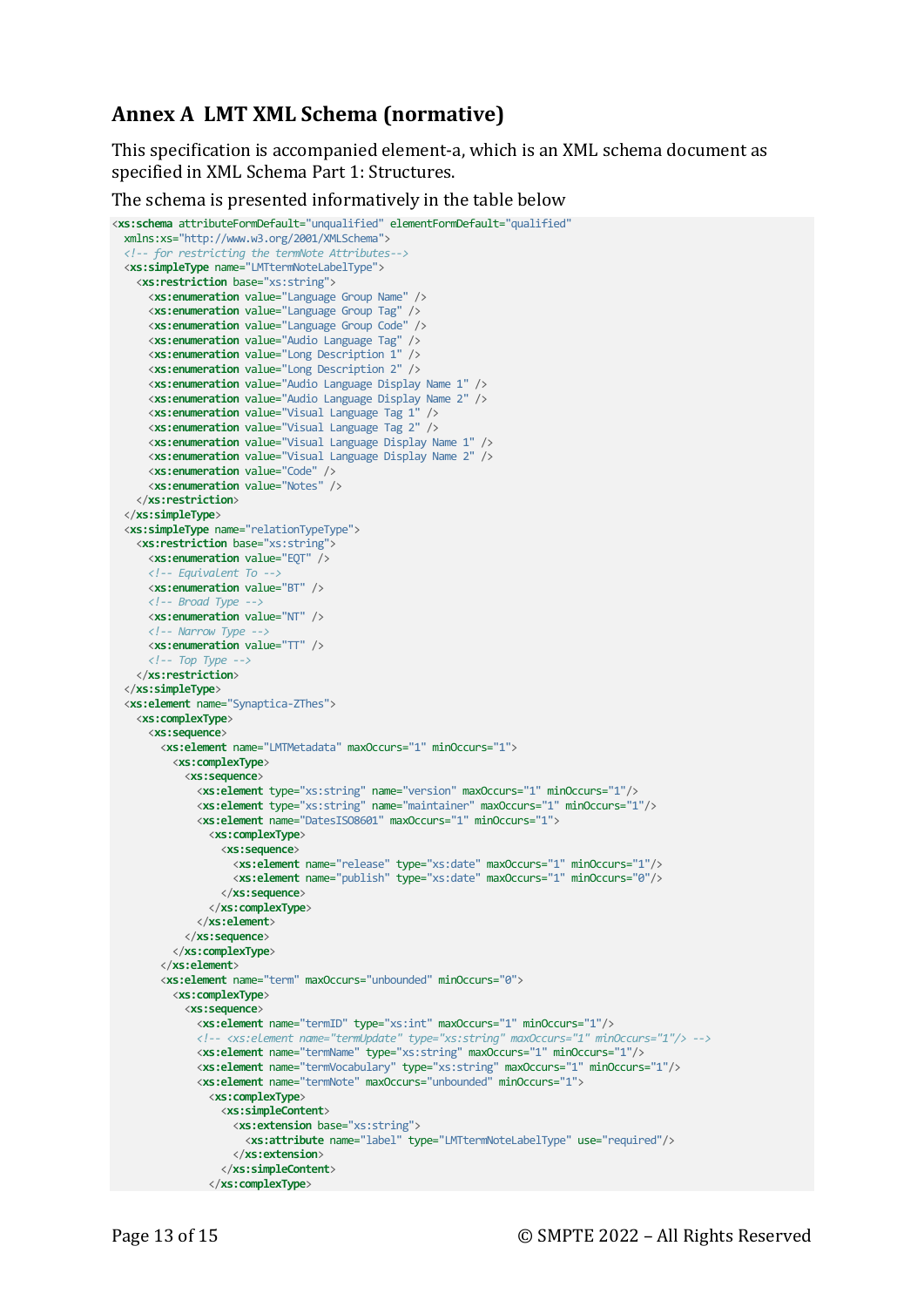

Figure A-1 Pictorial View of LMT Schma (Informative)